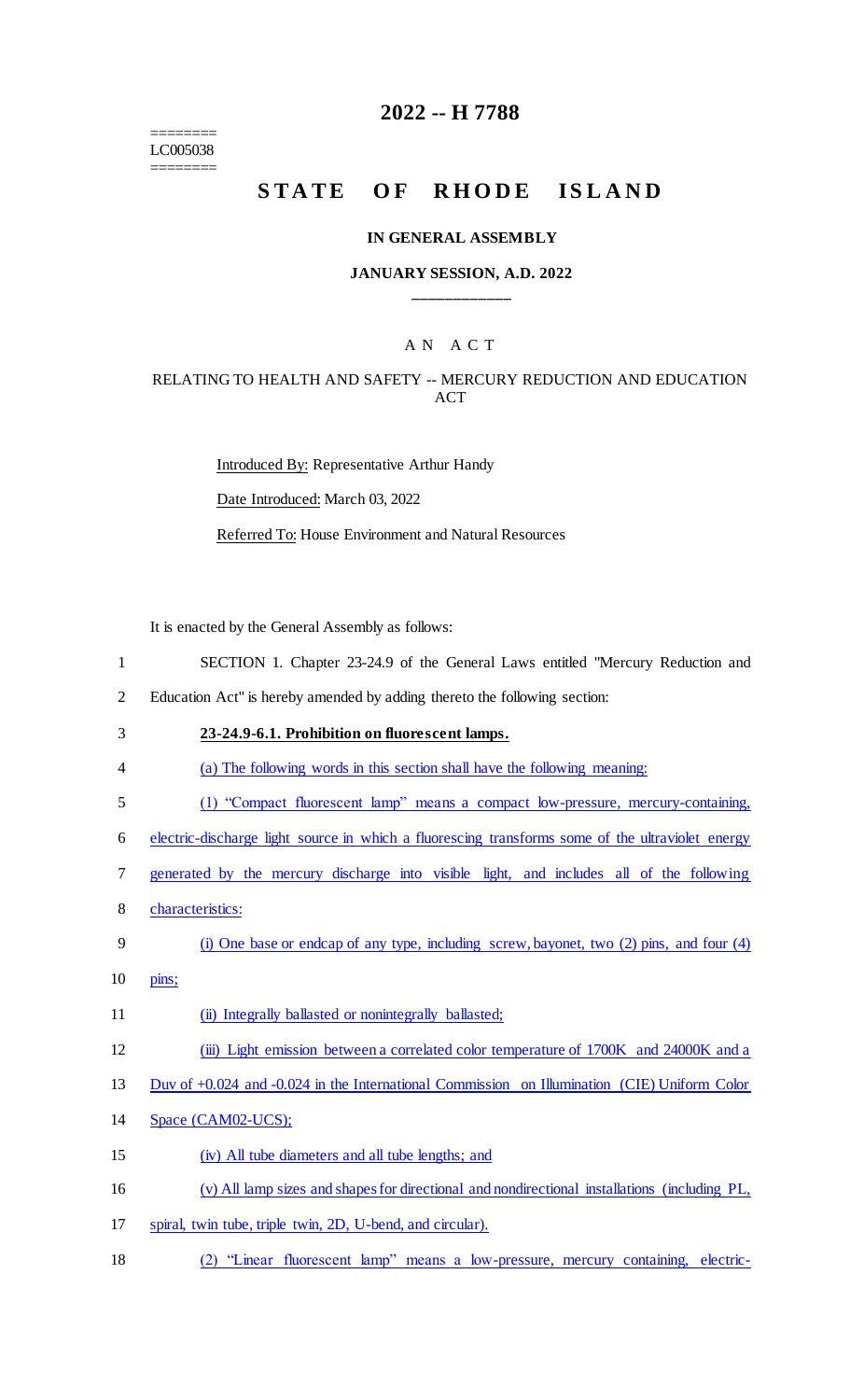| $\mathbf{1}$   | discharge light source in which a fluorescing coating transforms some of the ultraviolet energy        |
|----------------|--------------------------------------------------------------------------------------------------------|
| $\overline{2}$ | generated by the mercury discharge into visible light, and includes all of the following               |
| 3              | characteristics:                                                                                       |
| $\overline{4}$ | (i) Two $(2)$ bases or endcaps of any type, including single-pin, two $(2)$ pin, or recessed           |
| 5              | double contact;                                                                                        |
| 6              | (ii) Light emission between a correlated color temperature of 1700K and 24000K and a                   |
| $\tau$         | Duv of +0.024 and -0.024 in the International Commission on Illumination (CIE) Uniform Color           |
| $8\,$          | Space (CAM02-UCS);                                                                                     |
| 9              | (iii) All tube diameters, including T2, T5, T8, T10, and T12;                                          |
| 10             | (iv) All tube lengths from 0.5 to 8.0 feet inclusive; and                                              |
| 11             | (v) All lamp shapes, including linear, U-bend, and circular.                                           |
| 12             | (b) Beginning on January 1, 2024, no compact fluorescent lamp or linear fluorescent lamp               |
| 13             | may be offered for final sale, sold at final sale, or distributed in the state as a new manufactured   |
| 14             | product.                                                                                               |
| 15             | (c) The prohibition in subsection (b) of this section shall not apply to the following compact         |
| 16             | fluorescent lamps and linear fluorescent lamps:                                                        |
| 17             | (1) Lamps used for image capture and projection, including photocopying, printing directly             |
| 18             | or in pre-processing, lithography, film and video projection, and holography;                          |
| 19             | (2) Lamps that have high proportions of ultraviolet light emission, including only the                 |
| 20             | following:                                                                                             |
| 21             | (i) Lamps with high ultraviolet content that have ultraviolet power $>2$ milliwatts per                |
| 22             | kilolumen (mW/klm);                                                                                    |
| 23             | (ii) Lamps for germicidal use or destruction of DNA that emit a peak radiation of                      |
| 24             | approximately 253.7 nanometers;                                                                        |
| 25             | (iii) Lamps used for disinfection or fly trapping where the radiation power emitted is                 |
| 26             | between 250-315 nanometers represents $\geq$ 5 % or is between 315-400 nanometers represents $\geq$ 20 |
| 27             | % of the total radiation power emitted is between 250-800 nanometers;                                  |
| 28             | (iv) Lamps used for the generation of ozone where the primary purpose is to emit radiation             |
| 29             | at approximately 185.1 nanometers;                                                                     |
| 30             | (v) Lamps used for coral zooxanthellae symbioses where the radiation power emitted                     |
| 31             | between 400-480 nanometers represents $\geq 40$ % of total radiation power emitted is between 250-     |
| 32             | 800 nanometers; and                                                                                    |
| 33             |                                                                                                        |
|                | (vi) Lamps used for sun-tanning beds where the radiation power emitted is between 250-                 |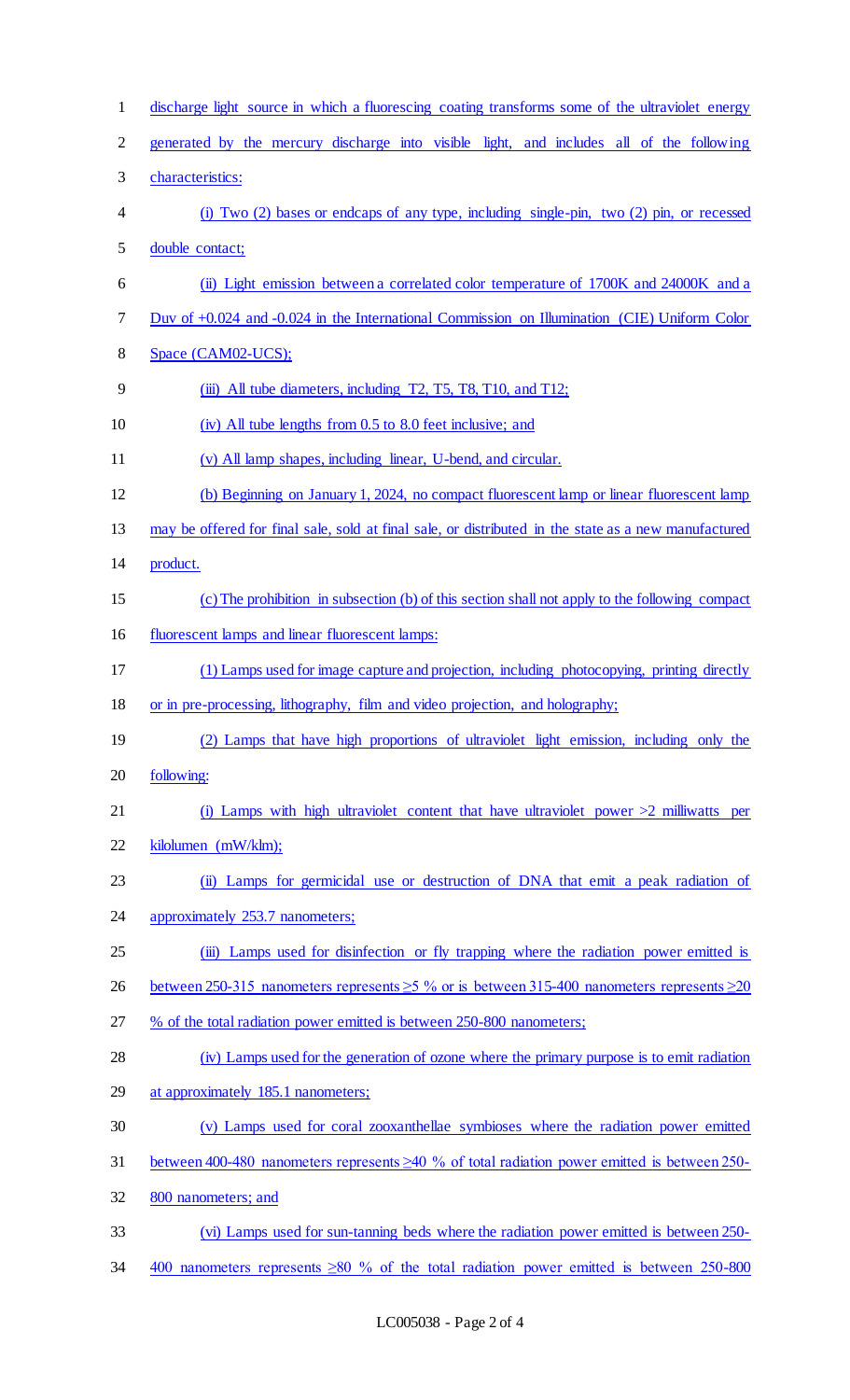## 1 nanometers.

- 2 (d) Notwithstanding the prohibition on the sale of compact fluorescent lamps or linear
- 3 fluorescent lamps under this section, a manufacturer of a mercury-containing lamp remains
- 4 required to implement the collection plans required pursuant to § 23-47.9-10 for free collection of
- 5 mercury containing lamps from covered entities in the state.
- 6 SECTION 2. This act shall take effect upon passage.

======== LC005038 ========